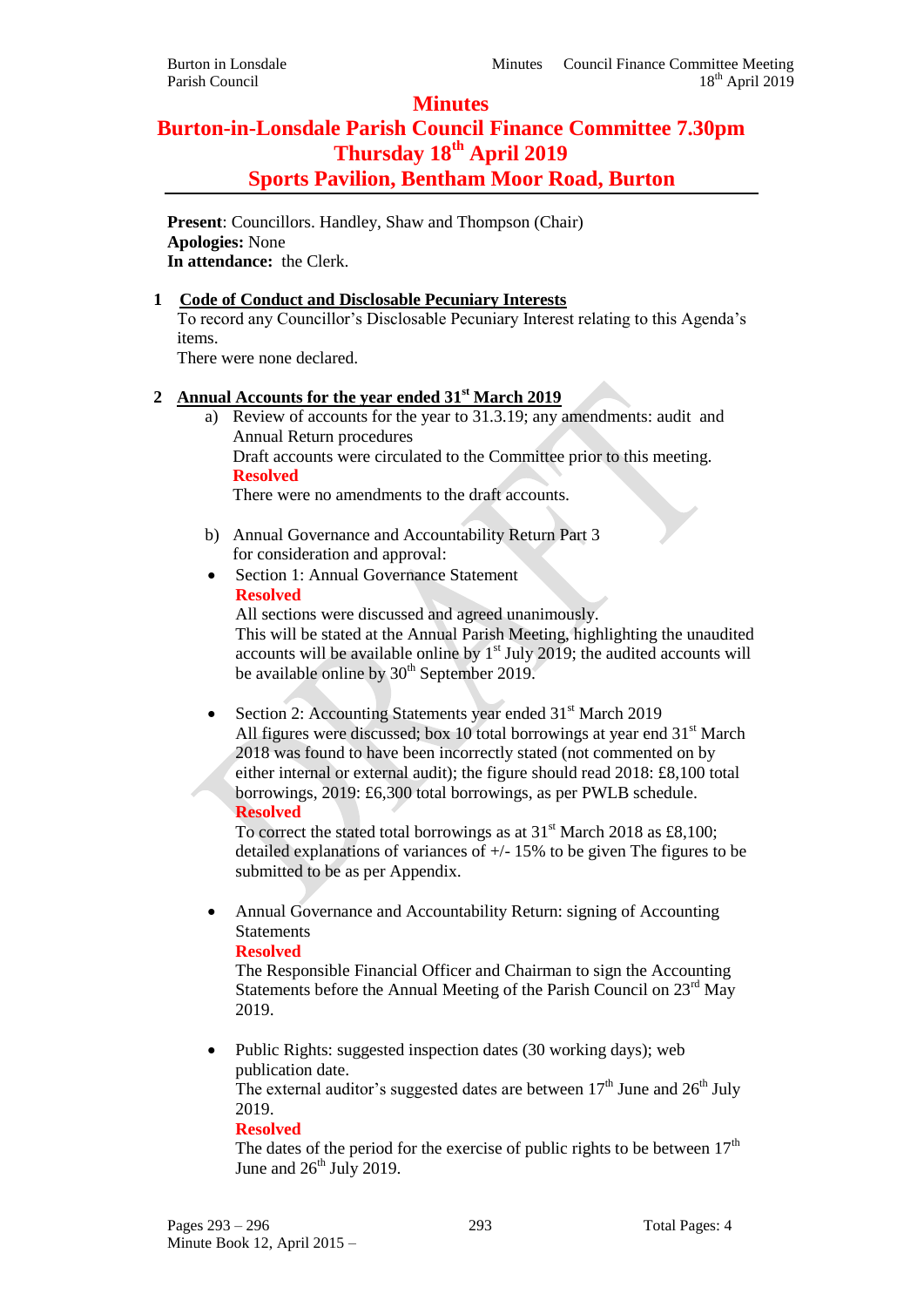c) Risk Assessments Review (physical and financial); insurance cover and recommendations for 2019-20

The assessments were discussed; whilst no changes to the physical risk assessment appeared necessary, it was noted the recent installation of CCTV on the Recreation Field may be an additional financial risk, as a formal code of practice must be followed, and the 2018 Data Protection Act must be observed. Clerk to confirm with council's insurers that CCTV installation operation is covered by the current policy.

#### **Resolved**

No changes to the physical risk assessment are required. To amend the financial risk assessment to reflect the recent CCTV installation.

### **3 Recommendations to full Council**

a) To recommend the 2018-19 annual accounts with/out amendment(s) be agreed, subject to the internal audit

#### **Resolved**

To recommend to full council the draft accounts, without amendments.

b) To propose the items in 2b above.

#### **Resolved**

To propose at the annual full council meeting on  $23<sup>rd</sup>$  May 2019 the Annual Governance and Accounting Return (AGAR) be completed as resolved in item 2b above.

## c) To submit AGAR Return 2018/19 Part 3

#### **Resolved**

To recommend to full council the AGAR Part 3 2018/19 be submitted to the external auditor.

d) To recommend the risk assessment findings with/out amendments, and any subsequent amendments to insurance cover

#### **Resolved**

To recommend to full council the financial risk assessment be amended to reflect the addition of CCTV.

e) To review insurance provision for the period  $1<sup>st</sup>$  June 2019 to 31<sup>st</sup> May 2020 under  $2<sup>nd</sup>$  year of 3 year agreement The council's insurer has confirmed the  $2<sup>nd</sup>$  year of the agreement is at a slightly higher cost, (£1310.17 in 2018, £1,347.98 in 2019) which was not made clear in the initial agreement.

**Resolved**

To continue the agreement and to monitor policy costs.

#### **4 Finance for April 2019**

- a) Bank balances, including receipts since statement date The April bank statement was not yet available; a monthly statement of the finances will be circulated after this meeting.
- b) Payments of budgeted and non budgeted items April 2019  **Resolved**

The following payments are approved: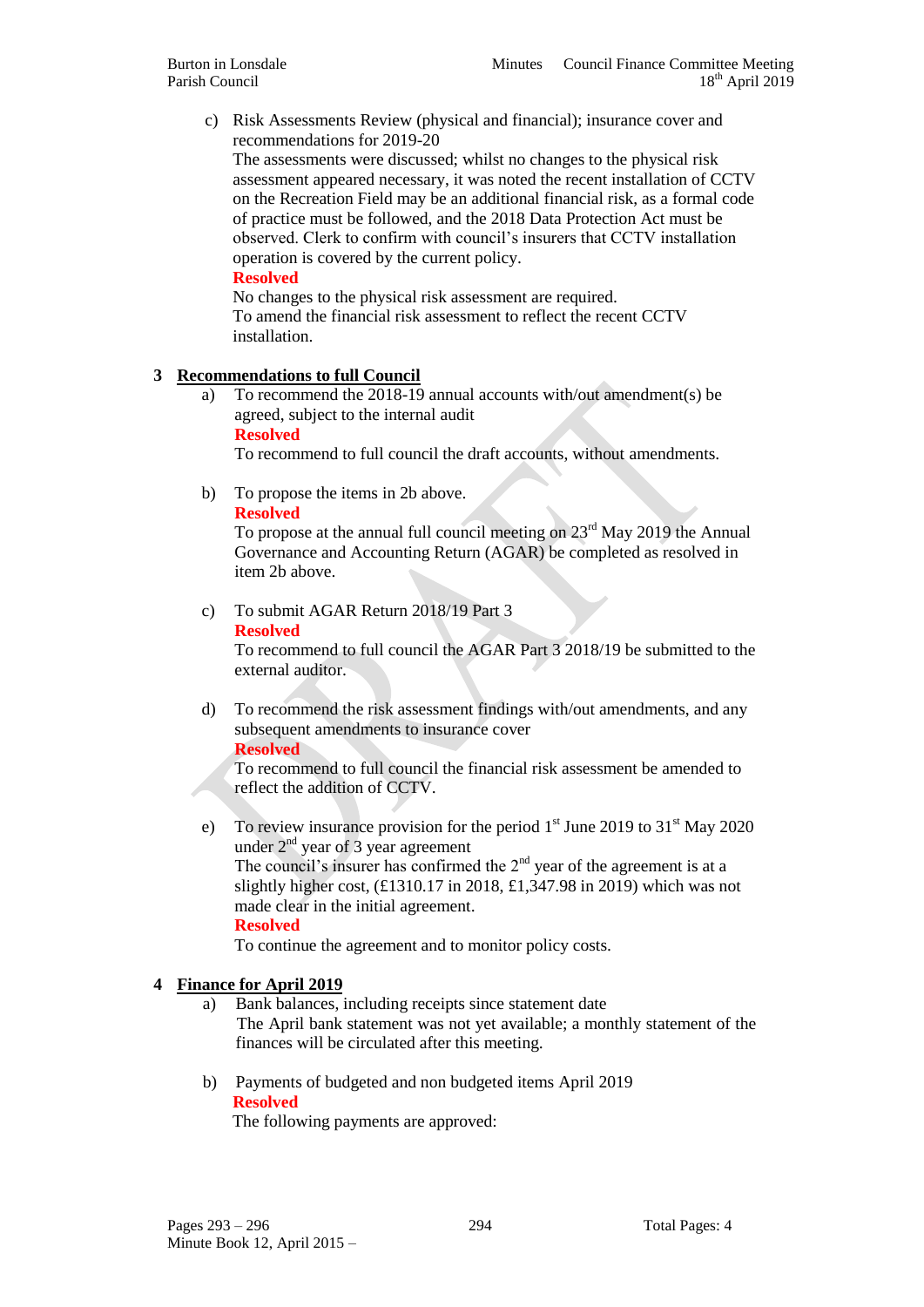|      |                                                     | VAT   | Gross  |  |
|------|-----------------------------------------------------|-------|--------|--|
| D/D  | ICO initial payment                                 |       | 35.00  |  |
| 2306 | C Edmondson: pavilion cleaning March 2019           |       | 30.00  |  |
| 2307 | Vinyl Banners Printing: banner for Rec Field        |       | 34.99  |  |
|      | Burton Communication Group: website re transparency |       |        |  |
| 2308 | code                                                |       | 100.00 |  |
| 2309 | S. Dent: work on Community Orchard                  |       | 80.00  |  |
| 2310 | Lawsons Hazelwood Ltd: rock for Orchard             | 15.00 | 90.00  |  |
| 2311 | S Gregory: salary, expenses April 2019              | 0.25  | 161.16 |  |
|      | M Illsley: materials re Rec Field Gates re-         |       |        |  |
| 2312 | furb                                                |       | 49.28  |  |
| D/D  | PWLB: loan repayment                                |       | 968.04 |  |
|      |                                                     |       |        |  |

## **5 Date, time and venue next Parish Council meeting**

### **Resolved**

The full council to meet at 7.30pm on Thursday 23rd May, at the Village Hall, Burton in Lonsdale.

Meeting closed at 8.45pm.

**Signed ............................................................... Date ...................................**